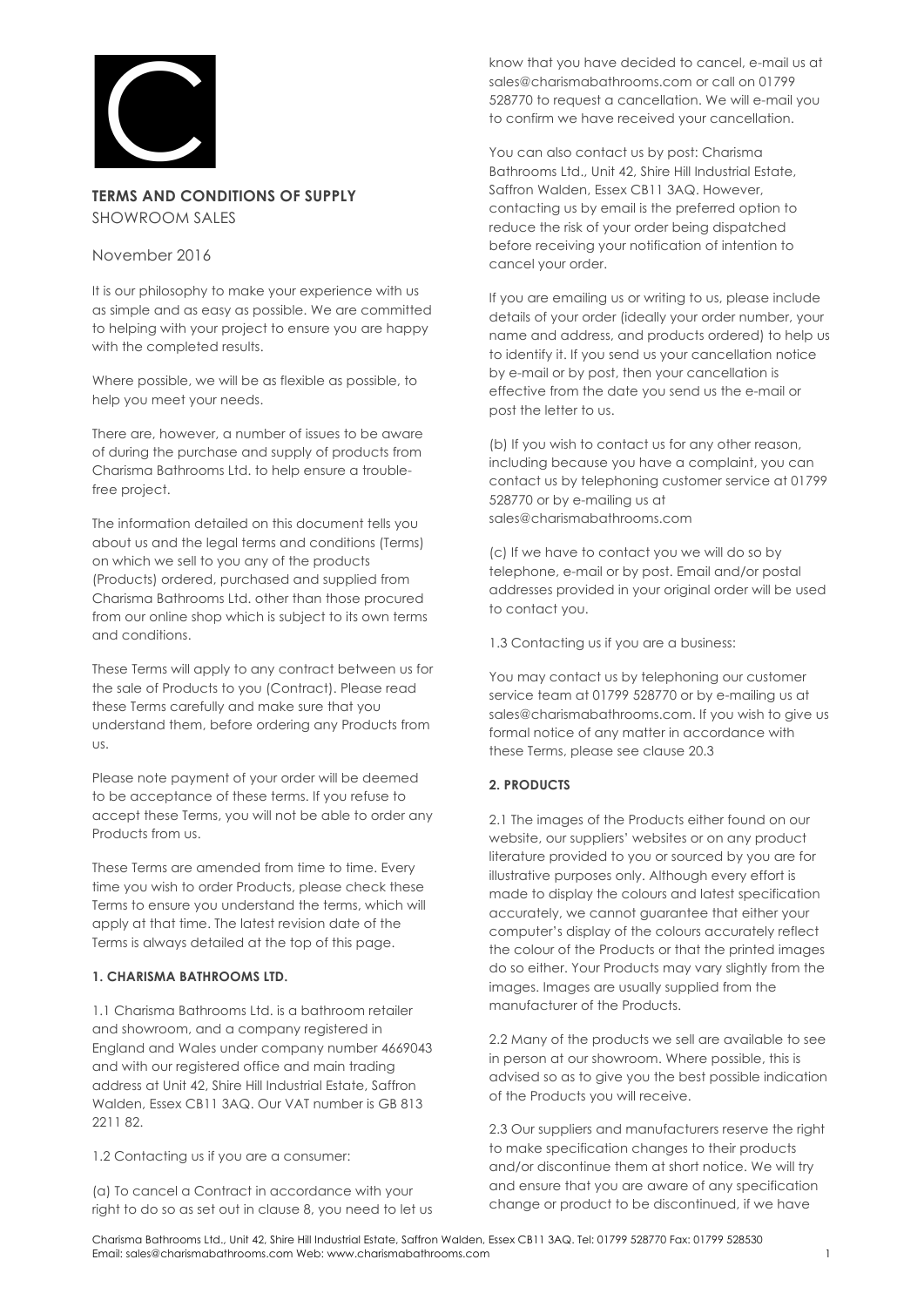been pre-advised by the supplier. Otherwise, a similar, often improved, alternative solution can usually be offered.

All Goods supplied shall remain the property of Charisma Bathroom Ltd until full payment has been made.

2.4 Information on product warranty/guarantee is detailed in clauses 14 and 15.

### **3. HOW WE USE YOUR PERSONAL INFORMATION**

We only use your personal information in accordance with our Privacy Policy. Please take the time to read our Privacy Policy which is available on our website at www.charismabathrooms.co.uk or on request.

#### **4. IF YOU ARE A CONSUMER**

4.1 If you are a consumer, you may only purchase Products from our showroom, if you are at least 18 years old on the date the order is placed.

#### **5. IF YOU ARE A BUSINESS CUSTOMER**

5.1 If you are not a consumer, you confirm that you have authority to bind any business on whose behalf you use our site to purchase Products.

5.2 These Terms and our Privacy Policy constitutes the entire agreement between you and us and supersedes and extinguishes all previous agreements, promises, assurances, warranties, representations and understandings between us, whether written or oral, relating to its subject matter.

5.3 You acknowledge that in entering into this Contract you do not rely on any statement, representation, assurance or warranty (whether made innocently or negligently) that is not set out in these Terms or our Privacy Policy.

5.4 You and we agree that neither of us shall have any claim for innocent or negligent misrepresentation or negligent misstatement based on any statement in this Contract.

### **6. HOW THE CONTRACT IS FORMED BETWEEN YOU AND US**

6.1 Our quotation provides to you, along with any information supplied by us related to your details, everything you need to know about confirming and paying for your order, as well as the process and details for the fulfilment of your order. Please take the time to read and check your quotation and/or subsequent order confirmation. If you need clarification, please contact us via sales@charismabathrooms.com or 01799 527770.

6.2 Once we have received your deposit payment or full payment, this is deemed as acceptance of our quotation and placement of your order. We shall

then proceed to order the required products from our suppliers for your order. This is considered as commencement of your Contract with us.

6.3 You will be sent a receipt for any payment made as proof of purchase or part purchase.

6.4 If we are unable to supply you with a Product, for example because that Product is not in stock or no longer available or because we cannot meet your requested delivery date or because of an error in the price on our quote as referred to in clause 11.5, we will inform you of this by phone or e-mail and we will not process your order in so far as it relates to that Product. If you have already paid for the Product, we will refund you the full amount including any delivery costs charged as soon as possible.

### **7. OUR RIGHT TO VARY THESE TERMS**

7.1 We amend these Terms from time to time. Please look at the top of this document to see when these Terms were last updated.

7.2 Every time you order Products from us, the Terms in force at the time of your order will apply to the Contract between you and us.

7.3 We may revise these Terms as they apply to your order from time to time to reflect the following circumstances:

(a) changes in relevant laws and regulatory requirements; and

(b) changes in the way we operate our business.

7.4 If we have to revise these Terms as they apply to your order, we will contact you to give you reasonable advance notice of the changes and let you know how to cancel the Contract if you are not happy with the changes. You may cancel either in respect of all the affected Products or just the Products you have yet to receive. If you opt to cancel, you will have to return (at our cost) any relevant Products you have already received and we will arrange a full refund of the price you have paid, including any delivery charges.

#### **8. YOUR CONSUMER RIGHT OF RETURN AND REFUND**

This clause 8 only applies if you are a consumer.

8.1 If you are a consumer, you have the right to cancel the Contract with us as detailed below:

This means that during the relevant period if you change your mind or decide for any other reason that you do not want to receive or keep a Product, you can notify us of your decision to cancel the Contract and receive a full or part refund. Advice about your legal right to cancel the Contract is available from your local Citizens' Advice Bureau or Trading Standards office.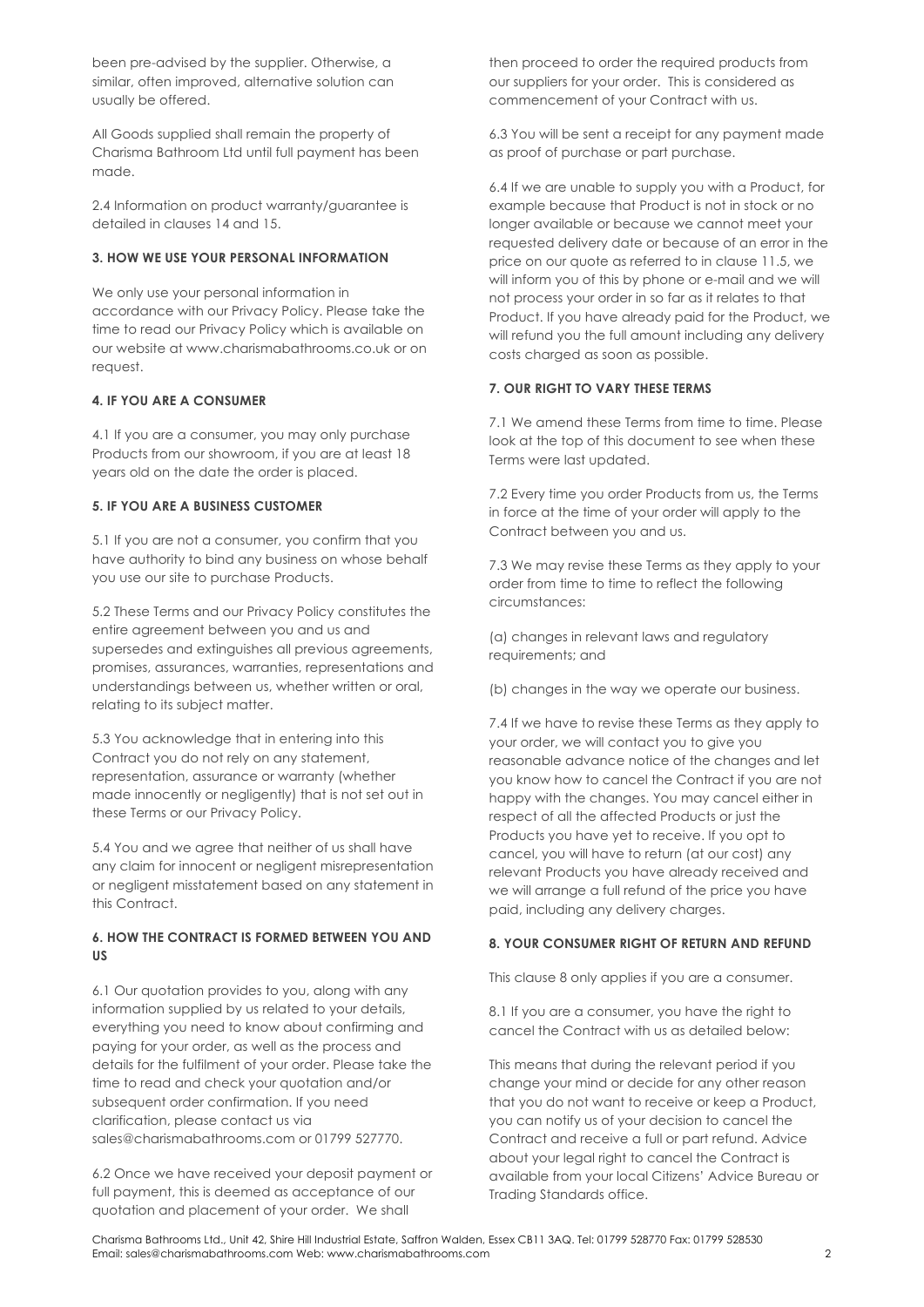8.2 However, this cancellation right does not apply in the case of:

(a) Any Products made to your specification or which are clearly personalised for you. These products will be highlighted as such on your quotation.

(b) Any Products that become mixed inseparably with other items after their delivery/collection.

8.3 If you decide to cancel your Contract before we have placed our order(s) with our suppliers or are able to cancel the order with our suppliers without incurring penalty chargers, you will be refunded in full, including any carriage charges that you have paid.

If we have placed the order(s) with our suppliers and the goods have already been delivered to our warehouse, or we are unable to cancel the order(s) without incurring penalty charges, you will refunded less a restocking charge. The restocking charge can vary from supplier to supplier but is usually between 25-30% of the manufacturers retail price.

If you have received your products, you have a right to return non-faulty products and request a refund. You will not be refunded any delivery charges incurred. You will also be charged the manufacturer's restocking charge, usually between 25-30% of the manufacturers retail price. Returns will only be accepted if the goods are complete, in their original packaging and in saleable condition. Your request for return must be made within one calendar month of the date your goods were collected or delivered.

We endeavour to inspect all goods prior to leaving our premises. However, if your goods are received either faulty or damaged, you are entitled to a full refund, including any delivery costs incurred, or alternatively like for like replacement products will be supplied. You will not incur additional costs. Damaged/faulty products must be returned to Charisma Bathrooms before any refund will be made.

Any claims for delivery damaged product must be made within 24 hours of delivery or collection and any claims for faulty products within 72 hours of delivery or collection. Also see clause 13.1.

#### **Please note that we are unable to accept return of any floor or wall tiles.**

8.4 To cancel a Contract in accordance with your right to do so as outlined in clause 8, you are required to let us know that you have decided to cancel, email us at sales@charismabathrooms.com to request this. We will respond to your email accordingly.

You can also contact us by post to Charisma Bathrooms Ltd., Unit 42, Shire Hill Industrial Estate, Saffron Walden, Essex CB11 3AQ.

If you are emailing us or writing to us please include details of your order to help us to identify it. If you send us your cancellation notice by e-mail or by post, then your cancellation is effective from the date you send us the e-mail or post the letter to us.

8.5 If you cancel your Contract we will:

(a) refund you the price you paid for the Products. However, please note we are permitted by law to reduce your refund to reflect any additional reduction in the value of the goods, if this has been caused by your handling them in a way which would not be permitted in a shop. This may or may not be in addition to any restocking charges applied (see clause 8.3).

(b) refund any delivery costs you have paid, although, as permitted by law, the maximum refund will be the costs of delivery by the least expensive delivery method we offer (provided that this is a common and generally acceptable method).

(c) make any refunds due to you as soon as possible and in any event within the deadlines indicated below:

(i) if you have received the Product and we have not offered to collect it from you: 14 days after the day on which we receive the Product back from you or, if earlier, the day on which you provide us with evidence that you have sent the Product back to us. For information about how to return a Product to us, see clause 8.8;

(ii) if you have not received the Product or you have received it and we have offered to collect it from you: 14 days after you inform us of your decision to cancel the Contract.

8.6 If you have returned the Products to us under clause 8 because they are faulty or mis-described, we will refund the price of the Products in full, together with any applicable delivery charges, and any reasonable costs you incur in returning the item to us. Charisma Bathrooms will not be liable for any removal/refitting charges of defective products. All defective/faulty products claimed for must still be under the manufacturer's warranty or guarantee. Also see clause 8.3.

8.7 We will refund you on the credit card or debit card used by you to pay or other method if applicable (BACS, PayPal or Cheque).

8.8 If a Product has been delivered to you before you decide to cancel your Contract:

(a) then you must return it to us without undue delay and in any event not later than 14 days after the day on which you let us know that you wish to cancel the Contract. You can either send it back or return it to us in person to our showroom.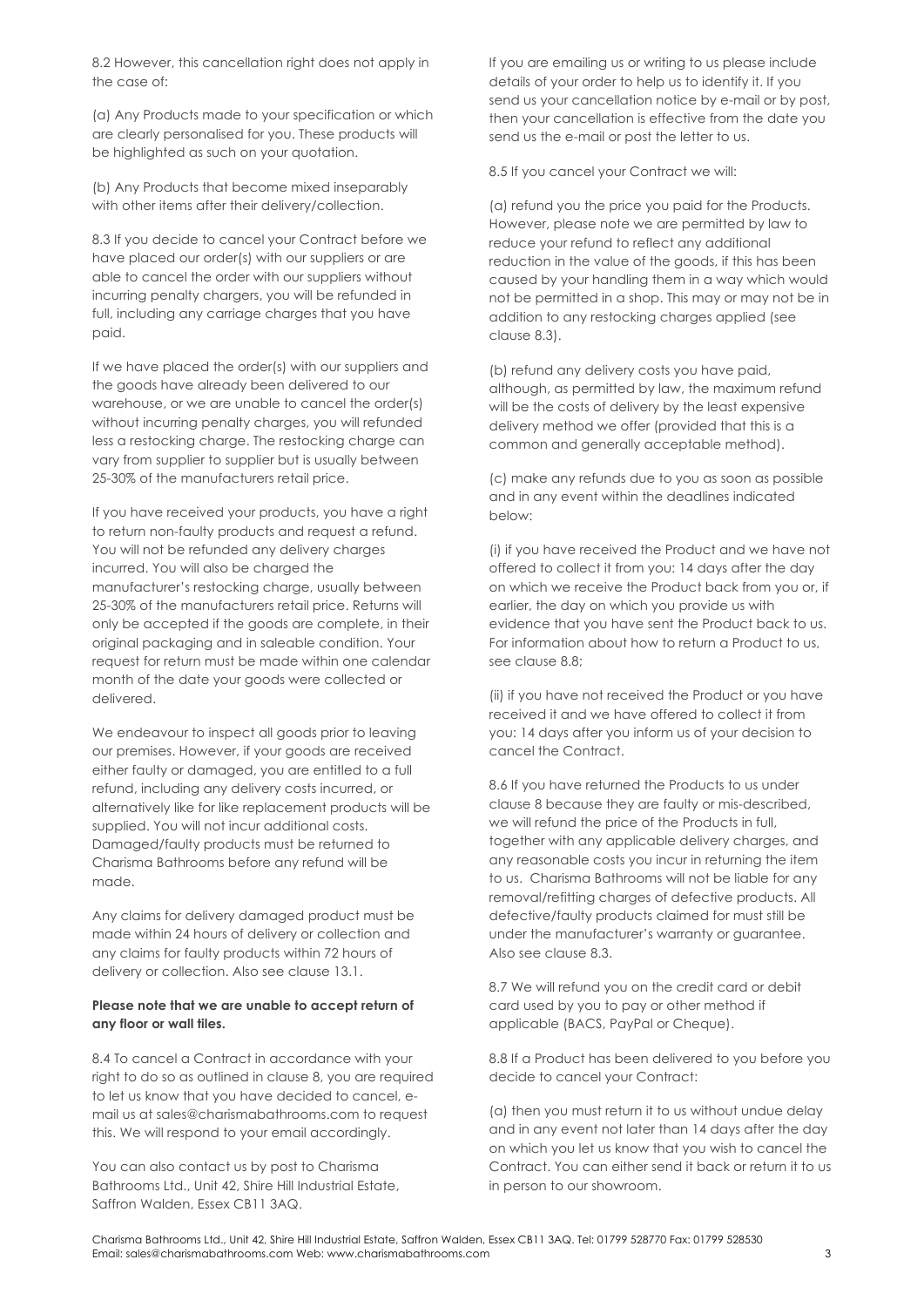(b) unless the Product is faulty or not as described (in this case, see clause 8.6), you will be responsible for the cost of returning the Products to us. If we have offered to collect the Product from you, we will charge you the direct cost to us of collection.

8.9 Because you are a consumer, we are under a legal duty to supply Products that are in conformity with this Contract. As a consumer, you have legal rights in relation to Products that are faulty or not as described. These legal rights are not affected by your right of return and refund in this clause 8 or anything else in these Terms. Advice about your legal rights is available from your local Citizens' Advice Bureau or Trading Standards office.

### **9. DELIVERY AND/OR COLLECTION OF YOUR GOODS**

9.1 We will contact you with an estimated delivery date or collection date for your order. Every effort will be made to obtain all items prior to the installation date agreed with you. However, we strongly recommend that you do not start the installation until all items have been delivered to you. Please be aware that:

(a) Please be available for your delivery at the agreed time. Please ensure that easy access is available for where you would like the goods stored. We will deliver to ground floor level only, unless prior agreement has been negotiated. Reasonable assistance may be requested to make delivery as simple as possible. If there are any restrictions such as parking that may restrict delivery, please advise us in advance.

(b) We will arrange delivery at a mutually agreed date and time between Tuesday and Friday.

(c) We will provide free delivery within a 20-mile radius.

(d) Deliveries beyond 20 miles will incur a delivery charge advised and agreed of in advance.

(e) Alternatively items can be collected at an agreed date and time from the Charisma Bathrooms' showroom in Saffron Walden.

The customer must sign for all deliveries or collections.

Occasionally, an Event Outside of our Control may affect our delivery to you or availability for collection date. See clause 19 for our responsibilities when this happens.

9.2 If no one is available at your address to take delivery, a note that the Products have been returned to our premises will be left, in which case, please contact us to rearrange delivery.

9.3 Delivery of an Order shall be completed when we deliver the Products to the address you gave us. Products will be your responsibility from that time.

9.4 You own the Products once we have received payment in full, including all applicable delivery charges.

9.5 If we miss the agreed delivery/collection deadline for any Products then you may cancel your Order straight away if any of the following apply:

(a) we have refused to deliver/allow collection of the Products;

(b) delivery within the delivery deadline was essential (taking into account all the relevant circumstances); or

(c) you told us before we accepted your order that delivery/collection within the deadline was essential.

9.6 If you do not wish to cancel your order straight away, or do not have the right to do so under clause 9.5, you can give us a new deadline for delivery/collection, which must be reasonable, and you can cancel your Order if we do not meet the new deadline. This clause only applies if you are a consumer.

9.7 If you do choose to cancel your Order for late delivery/collection availability under clause 9.6 or clause 9.7, you can do so for just some of the Products or all of them, unless splitting them up would significantly reduce their value. If the Products have been delivered to you/collected by you, you will have to return them to us or allow us to collect them, and we will pay the costs of this. After you cancel your Order we will refund any sums you have paid to us for the cancelled Products and their delivery.

#### **10. INTERNATIONAL DELIVERY**

10.1 This is available by special arrangement only for showroom sales only. Please contact us to discuss your requirements.

#### **11. PRICE OF PRODUCTS AND DELIVERY CHARGES**

11.1 Any prices quoted by the Company are valid for a period of 30 days from date of quotation (or that of the validity period stated on your quotation) and may thereafter vary and be subject to change.

We take all reasonable care to ensure that the prices of Products are correct when we quote you. However, please see clause 11.5 for what happens if we discover an error in the price of Product(s) you ordered.

11.2 Prices for our Products may change from time to time, but changes will not affect any order you have already placed.

11.3 The price of a Product includes VAT (where applicable) at the applicable current rate chargeable in the UK for the time being. However, if the rate of VAT changes between the date of your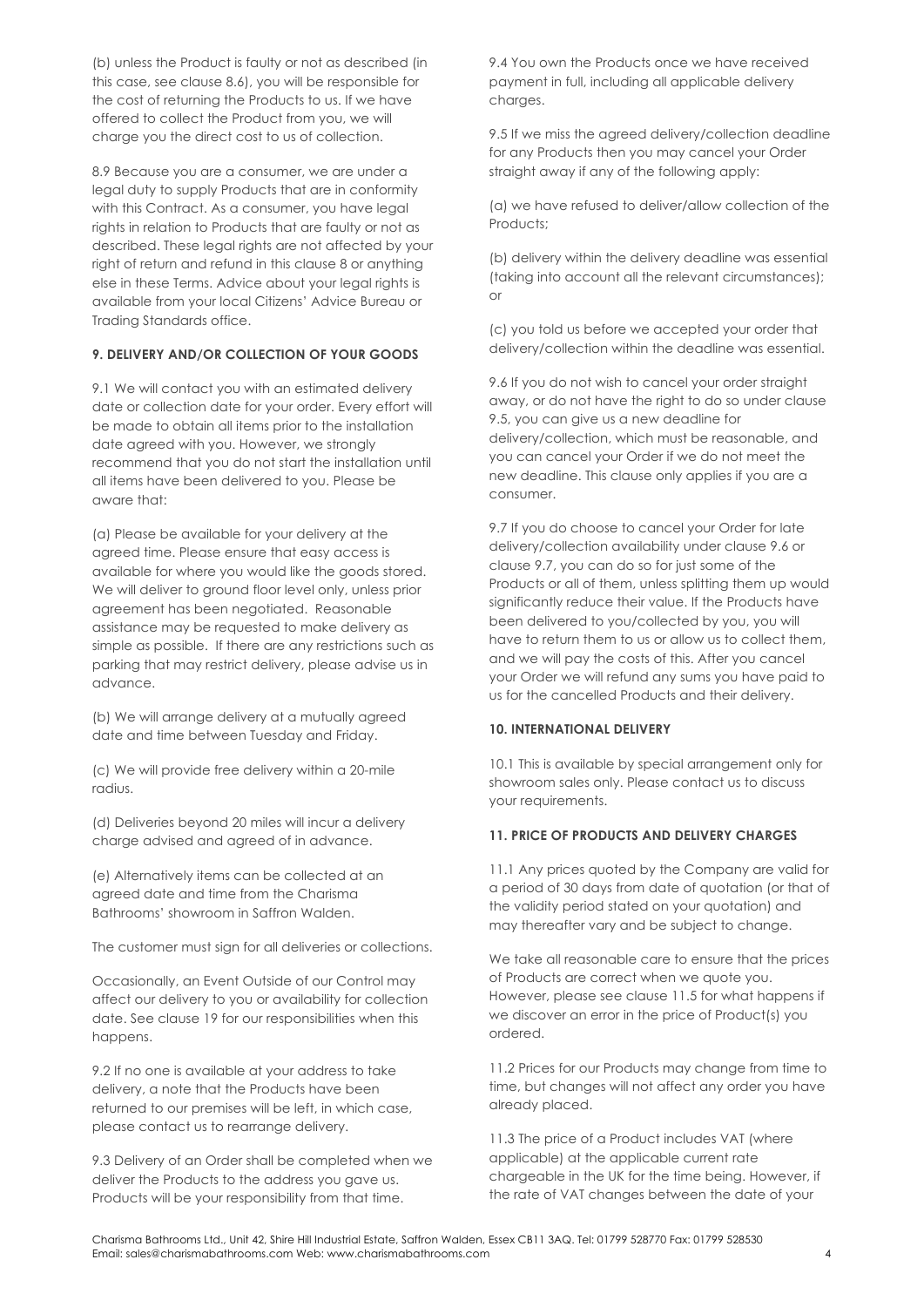order and the date of delivery, we will adjust the VAT you pay, unless you have already paid for the Products in full before the change in VAT takes effect.

11.4 Any delivery charges will be quoted on your order. We can offer special delivery services, such as timed delivery or delivery on a specific date. You can also collect your goods by prior arrangement direct from our showroom. We reserve the right to retrospectively charge you unforeseen charges related to the safe and successful delivery of your products, such as parking fees, not anticipated. Also see clause 9.

Please contact us via email at

sales@charismabathroom.com or 01799 528770 to discuss your requirements and for a quotation.

11.5 We sell multiple products from many suppliers and some with only minor differences. It is always possible that, despite our reasonable efforts, some of the Products may be incorrectly priced on our quotes. If we discover an error in the price of the Products you have ordered we will contact you to inform you of this error and we will give you the option of continuing to purchase the Product at the correct price or cancelling your order.

We will not process your order until we have your instructions. If we are unable to contact you using the contact details you provided during the order process, we will treat the order as cancelled and notify you in writing. Please note that if the pricing error is obvious and unmistakeable and could have reasonably been recognised by you as a mispricing, we do not have to provide the Products to you at the incorrect (lower) price.

### **12. HOW TO PAY**

12.1 You can pay for Products using a debit card or credit card in person or over the phone, by BACS transfer, PayPal, in person by Cash, or by cheque. Cheques must be received and cleared before any goods can be dispatched/made available for collection or advised lead times start to apply. Cheques should be made payable to Charisma Bathrooms Ltd.

12.2 Payment for the Products and all applicable delivery charges are required in full and in advance at the time of the order, if under £1000.00 including VAT.

12.3 Orders over £1000.00 require a 50% deposit at the time of order with the balance being settled before delivery.

12.3 On occasion special terms may be agreed and these will be detailed on your quotation and order confirmation.

#### **13. INSPECTION OF GOODS AND DAMAGE**

13.1 On delivery of the Products by either our nominated carrier, our own transport, or any method you arrange for collection yourself, you must:

(a) inspect the Products for any defects, missing parts or items, damage, anything unsatisfactory in respect to the quality of the Products and to ensure that the Products are as described; and

(b) notify us pursuant to clause 1.2 (if you are a consumer) or clause 19.3 (if you are a business) of any such defects, missing parts or items, damage, unsatisfactory quality or mis-description of the Products, within a reasonable period of time from completed delivery of the Products to you (in accordance with clause 9.3 of this Contract), provided always that you inspect the Products for delivery damage and notify us within 24 hours of completed delivery of the Products and any other defects notified to us no later than 72 hours after such delivery. In the event that there is evidence of damage to the Products delivered, the Products must be signed for and the damage noted on the delivery note by the person signing for the Products. Where damage caused by delivery is discovered after completed delivery, any damaged Products and packaging must be retained by you for subsequent inspection as part of any claim for the damage as notified to us.

13.2 In the event that you fail to comply with clause 13.1, you are deemed to:

(a) have accepted the Products as delivered; and

(b) agree and acknowledge that the Products conform in all aspects to the quality and description as provided by us,

And you shall not be entitled to claim any refund, exchange or return in respect of the Products.

13.3 This clause 13 shall not apply to any latent or inherent defects that would not have been apparent on a reasonable inspection of the Products. Nothing in this clause 13 shall prevent a consumer from cancelling the Contract under clause 8.

#### **14 MANUFACTURER GUARANTEES**

14.1 Some of the Products we sell to you come with a manufacturer's guarantee. For details of the applicable terms and conditions, please refer to the manufacturer's guarantee provided with the Products.

14.2 If you are a consumer, a manufacturer's guarantee is in addition to, and does not affect, your legal rights in relation to Products that are faulty or not as described. Advice about your legal rights is available from your local Citizens' Advice Bureau or Trading Standards office.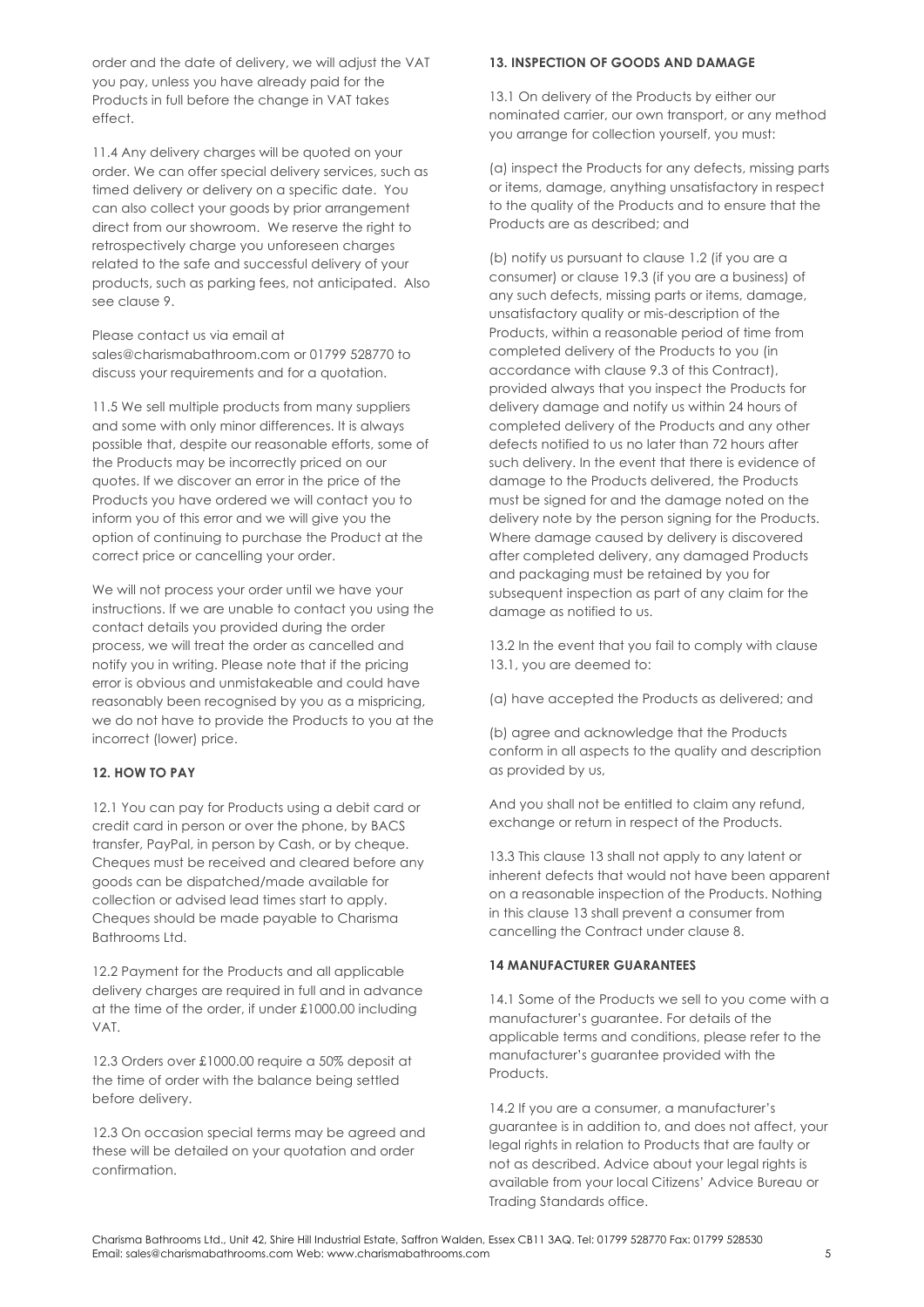#### **15 OUR PRODUCT WARRANTY**

15.1 For Products which do not have a manufacturer's guarantee, we provide a warranty that on delivery and for a period of 12 months from delivery, the Products shall be free from material defects. However, this warranty does not apply in the circumstances described in clause 15.2

15.2 The warranty in clause 15.1 does not apply to any defect in the Products arising from:

(a) fair wear and tear;

(b) wilful damage, abnormal storage or working conditions, accident, negligence by you or by any third party;

(c) if you fail to operate or use the Products in accordance with the user instructions;

(d) any alteration or repair by you or by a third party who is not one of our authorised repairers; or

(e) any specification provided by you.

(f) the goods are 'sold as seen' due to being returned stock or discontinued items.

15.3 If you are a consumer, this warranty is in addition to, and does not affect, your legal rights in relation to Products that are faulty or not as described. Advice about your legal rights is available from your local Citizens' Advice Bureau or Trading Standards office.

#### **16. OUR LIABILITY IF YOU ARE A BUSINESS**

16.1 Nothing in these Terms limits or excludes our liability for:

(a) death or personal injury caused by our negligence;

(b) fraud or fraudulent misrepresentation;

(c) breach of the terms implied by section 12 of the Sale of Goods Act 1979 (title and quiet possession); or

(d) defective products under the Consumer Protection Act 1987.

16.2 Subject to clause 16.1, we will under no circumstances whatever be liable to you, whether in contract, tort (including negligence), breach of statutory duty, or otherwise, arising under or in connection with the Contract for:

(a) any loss of profits, sales, business, or revenue;

- (b) loss or corruption of data, information or software;
- (c) loss of business opportunity;
- (d) loss of anticipated savings;
- (e) loss of goodwill; or

(f) any indirect or consequential loss.

16.3 Subject to clause 16.1, our total liability to you in respect of all losses arising under or in connection with the Contract, whether in contract, tort (including negligence), breach of statutory duty, or otherwise, shall in no circumstances exceed the price of the Products.

16.4 Except as expressly stated in these Terms, we do not give any representation, warranties or undertakings in relation to the Products. Any representation, condition or warranty which might be implied or incorporated into these Terms by statute, common law or otherwise is excluded to the fullest extent permitted by law. In particular, we will not be responsible for ensuring that the Products are suitable for your purposes.

#### **17. OUR LIABILITY IF YOU ARE A CONSUMER**

17.1 If we fail to comply with these Terms, we are responsible for loss or damage you suffer that is a foreseeable result of our breach of these Terms or our negligence, but we are not responsible for any loss or damage that is not foreseeable. Loss or damage is foreseeable if it is an obvious consequence of our breach or if it was contemplated by you and us at the time we entered into this contract.

17.2 We only supply the Products for domestic and private use. You agree not to use the product for any commercial, business or resale purposes, and we have no liability to you for any loss of profit, loss of business, business interruption, or loss of business opportunity.

17.3 We do not in any way exclude or limit our liability for:

(a) death or personal injury caused by our negligence;

(b) fraud or fraudulent misrepresentation;

(c) any breach of the terms implied by section 12 of the Sale of Goods Act 1979 (title and quiet possession);

(d) any breach of the terms implied by section 13 to 15 of the Sale of Goods Act 1979 (description, satisfactory quality, fitness for purpose and samples); and

(e) defective products under the Consumer Protection Act 1987.

### **18. EVENTS OUTSIDE OUR CONTROL**

18.1 We will not be liable or responsible for any failure to perform, or delay in performance of, any of our obligations under a Contract that is caused by an Event Outside Our Control. An Event Outside Our Control is defined below in clause 18.2.

Charisma Bathrooms Ltd., Unit 42, Shire Hill Industrial Estate, Saffron Walden, Essex CB11 3AQ. Tel: 01799 528770 Fax: 01799 528530 Email: sales@charismabathrooms.com Web: www.charismabathrooms.com 6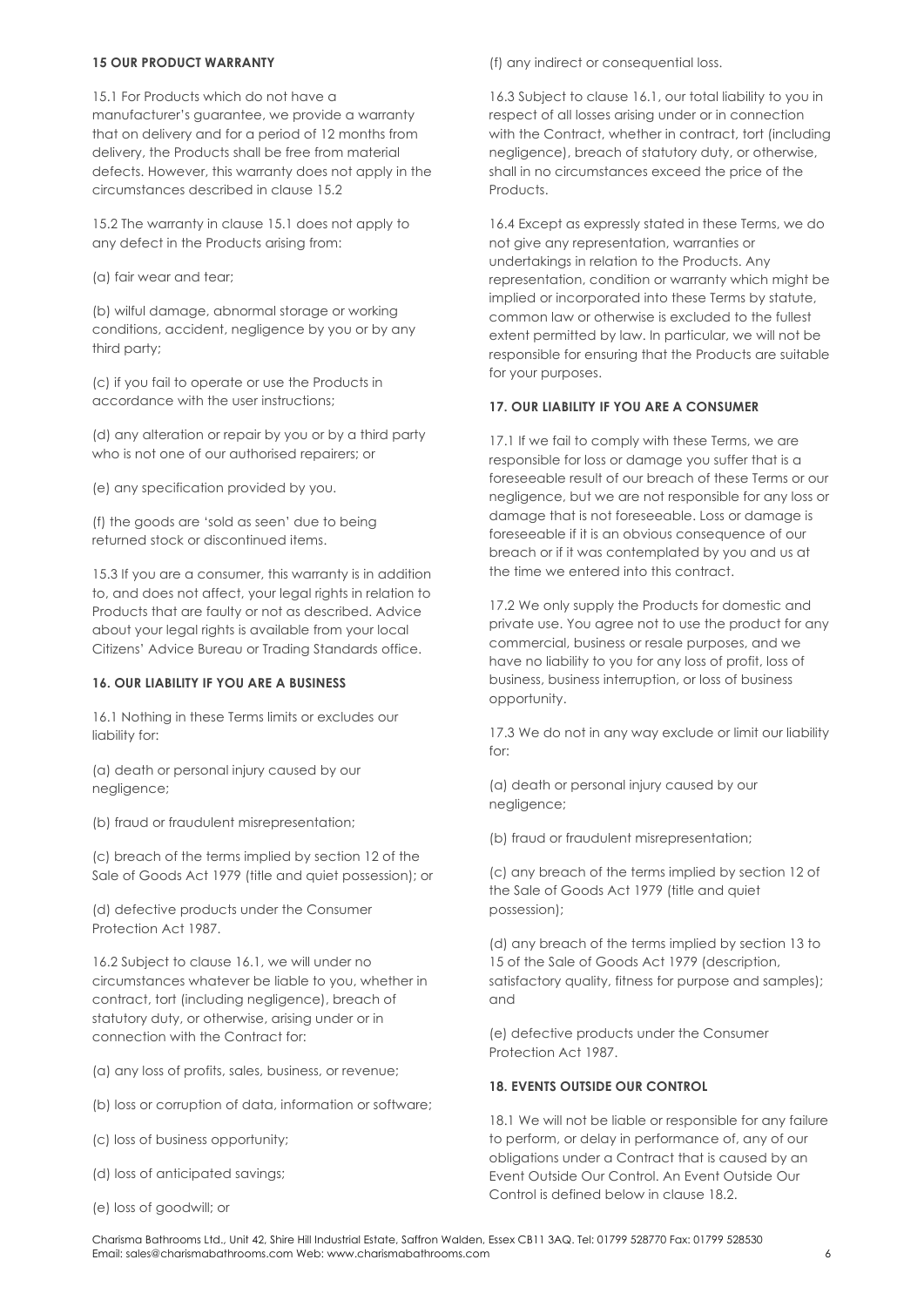18.2 An Event Outside Our Control means any act or event beyond our reasonable control, including without limitation strikes, lock-outs or other industrial action by third parties, civil commotion, riot, invasion, terrorist attack or threat of terrorist attack, war (whether declared or not) or threat or preparation for war, fire, explosion, storm, flood, earthquake, subsidence, epidemic or other natural disaster, or failure of public or private telecommunications networks or impossibility of the use of railways, shipping, aircraft, motor transport or other means of public or private transport.

18.3 If an Event Outside Our Control takes place that affects the performance of our obligations under a Contract<sup>+</sup>

(a) we will contact you as soon as reasonably possible to notify you; and

(b) our obligations under a Contract will be suspended and the time for performance of our obligations will be extended for the duration of the Event Outside Our Control. Where the Event Outside Our Control affects our delivery of Products to you, we will arrange a new delivery date with you after the Event Outside Our Control is over.

18.4 You may cancel a Contract affected by an Event Outside Our Control which has continued for more than 30 days. To cancel please contact us. If you opt to cancel, you will have to return (at our cost) any relevant Products you have already received and we will refund the price you have paid, including any delivery charges.

#### **19. COMMUNICATIONS BETWEEN US**

19.1 When we refer, in these Terms, to "in writing", this will include e-mail.

19.2 If you are a consumer you may contact us as described in clause 1.2.

19.3 If you are a business:

(a) Any notice or other communication given by you to us, or by us to you, under or in connection with the Contract shall be in writing and shall be delivered personally, sent by pre-paid first class post or other next working day delivery service or e-mail.

(b) A notice or other communication shall be deemed to have been received: if delivered personally, when left at our registered office; if sent by pre-paid first class post or other next working day delivery service, at 9.00 am on the second business day after posting or if sent by e-mail, one business day after transmission.

(c) In proving the service of any notice, it will be sufficient to prove, in the case of a letter, that such letter was properly addressed, stamped and placed in the post and, in the case of an e-mail, that such email was sent to the specified e-mail address of the addressee.

(d) The provisions of this clause shall not apply to the service of any proceedings or other documents in any legal action.

#### **20. OTHER TERMS OF IMPORTANCE**

20.1 We may transfer our rights and obligations under a Contract to another organisation, but this will not affect your rights or our obligations under these Terms. We will always notify you in writing if this happens.

20.2 You may only transfer your rights or your obligations under these Terms to another person if we agree in writing. However if you are a consumer and you have purchased a Product as a gift, you may transfer the benefit of our warranty in clause 15 to the recipient of the gift without needing to ask our consent.

20.3 This Contract is between you and us. No other person shall have any rights to enforce any of its terms, whether under the Contracts (Rights of Third Parties) Act 1999 or otherwise. However, if you are a consumer, the recipient of your gift of a Product will have the benefit of our warranty at clause 15, but we and you will not need their consent to cancel or make any changes to these Terms.

20.4 Each of the paragraphs of these Terms operates separately. If any court or relevant authority decides that any of them are unlawful or unenforceable, the remaining paragraphs will remain in full force and effect.

20.5 If we fail to insist that you perform any of your obligations under these Terms, or if we do not enforce our rights against you, or if we delay in doing so, that will not mean that we have waived our rights against you and will not mean that you do not have to comply with those obligations. If we do waive a default by you, we will only do so in writing, and that will not mean that we will automatically waive any later default by you.

20.6 If you are a consumer, please note that these Terms are governed by English law. This means a Contract for the purchase of Products through our site and any dispute or claim arising out of or in connection with it will be governed by English law. You and we both agree that the courts of England and Wales will have non-exclusive jurisdiction. However, if you are a resident of Northern Ireland you may also bring proceedings in Northern Ireland, and if you are a resident of Scotland, you may also bring proceedings in Scotland.

20.7 If you are a business, a Contract and any dispute or claim arising out of or in connection with it or its subject matter or formation (including noncontractual disputes or claims) shall be governed by